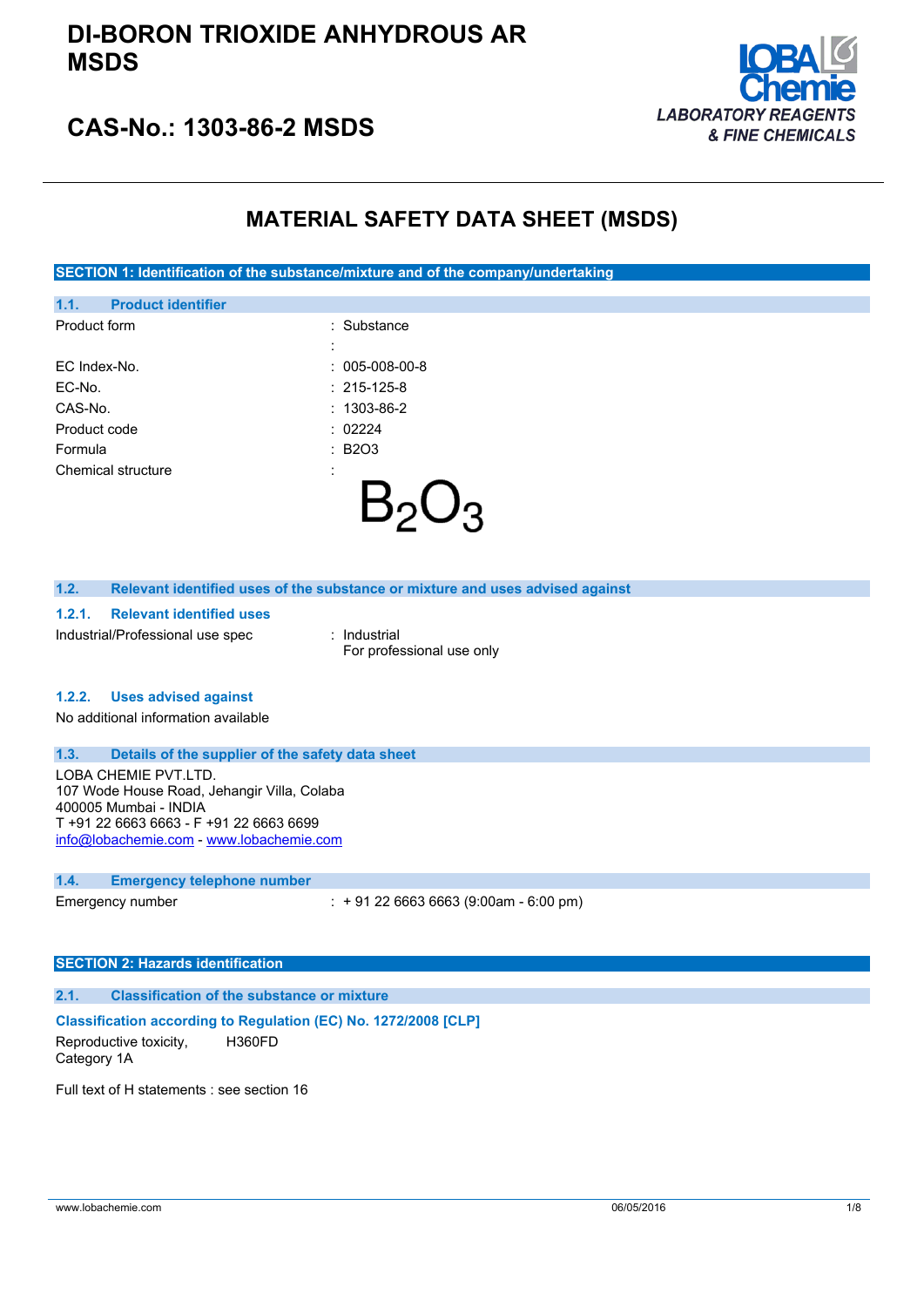Safety Data Sheet

**Classification according to Directive 67/548/EEC [DSD] or 1999/45/EC [DPD]**

Repr.Cat.2; R60 Repr.Cat.2; R61 Full text of R-phrases: see section 16

**Adverse physicochemical, human health and environmental effects** No additional information available

| 2.2.<br><b>Label elements</b>                              |                                                                                                                        |
|------------------------------------------------------------|------------------------------------------------------------------------------------------------------------------------|
| Labelling according to Regulation (EC) No. 1272/2008 [CLP] |                                                                                                                        |
| Hazard pictograms (CLP)                                    |                                                                                                                        |
|                                                            | GHS08                                                                                                                  |
| Signal word (CLP)                                          | : Danger                                                                                                               |
| Hazard statements (CLP)                                    | : H360FD - May damage fertility. May damage the unborn child.                                                          |
| Precautionary statements (CLP)                             | : P201 - Obtain special instructions before use.<br>P308+P313 - IF exposed or concerned: Get medical advice/attention. |

### **2.3. Other hazards**

This substance/mixture does not meet the PBT criteria of REACH regulation, annex XIII This substance/mixture does not meet the vPvB criteria of REACH regulation, annex XIII

| 3.1.<br><b>Substances</b> |                                  |
|---------------------------|----------------------------------|
| Name                      | ∶ di-BORON TRIOXIDE ANHYDROUS AR |
| CAS-No.                   | $: 1303 - 86 - 2$                |
| EC-No.                    | $: 215 - 125 - 8$                |
| EC Index-No.              | $: 005-008-00-8$                 |
|                           |                                  |

Full text of R- and H-statements: see section 16

# **3.2. Mixtures**

Not applicable

| <b>SECTION 4: First aid measures</b>             |                                                          |
|--------------------------------------------------|----------------------------------------------------------|
|                                                  |                                                          |
| 4.1.<br><b>Description of first aid measures</b> |                                                          |
| First-aid measures general                       | : IF exposed or concerned: Get medical advice/attention. |
| First-aid measures after inhalation              | : Assure fresh air breathing. Allow the victim to rest.  |
| First-aid measures after skin contact            | : Wash with plenty of water/                             |
| First-aid measures after eye contact             | : Rinse immediately with plenty of water.                |
|                                                  |                                                          |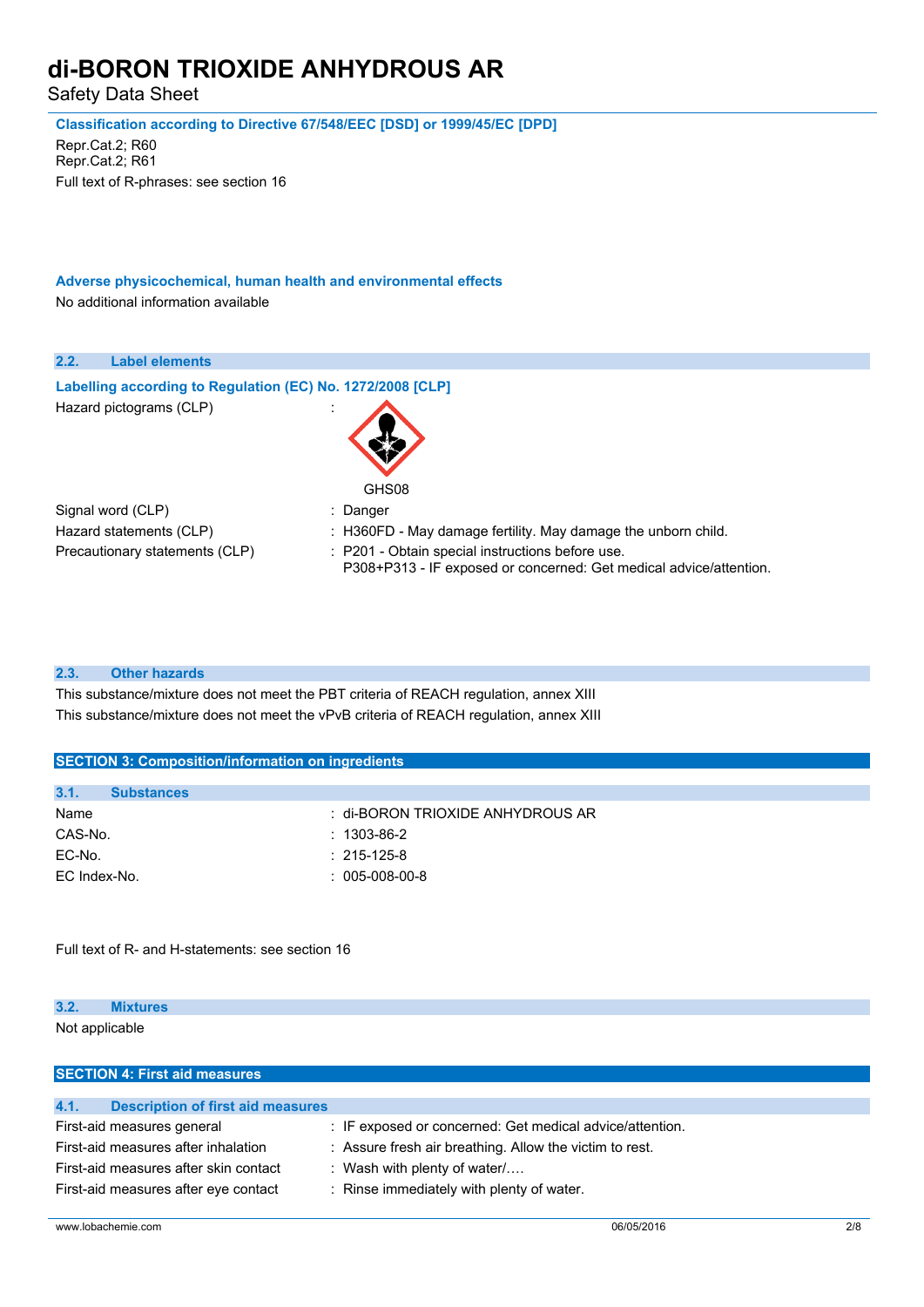Safety Data Sheet

| First-aid measures after ingestion                                   | : Rinse mouth. Do not induce vomiting.                                                                                                            |  |  |
|----------------------------------------------------------------------|---------------------------------------------------------------------------------------------------------------------------------------------------|--|--|
| 4.2.<br>Most important symptoms and effects, both acute and delayed  |                                                                                                                                                   |  |  |
| Symptoms/effects                                                     | : May damage the unborn child. May damage fertility.                                                                                              |  |  |
| 4.3.                                                                 | Indication of any immediate medical attention and special treatment needed                                                                        |  |  |
| Treat symptomatically.                                               |                                                                                                                                                   |  |  |
| <b>SECTION 5: Firefighting measures</b>                              |                                                                                                                                                   |  |  |
| <b>Extinguishing media</b><br>5.1.                                   |                                                                                                                                                   |  |  |
| Suitable extinguishing media                                         | : Carbon dioxide. Dry powder. Foam. Water spray.                                                                                                  |  |  |
| Unsuitable extinguishing media                                       | : Do not use a heavy water stream.                                                                                                                |  |  |
| 5.2.<br>Special hazards arising from the substance or mixture        |                                                                                                                                                   |  |  |
| No additional information available                                  |                                                                                                                                                   |  |  |
| 5.3.<br><b>Advice for firefighters</b>                               |                                                                                                                                                   |  |  |
| Protection during firefighting                                       | Do not enter fire area without proper protective equipment, including respiratory<br>protection.                                                  |  |  |
| <b>SECTION 6: Accidental release measures</b>                        |                                                                                                                                                   |  |  |
| 6.1.                                                                 | Personal precautions, protective equipment and emergency procedures                                                                               |  |  |
|                                                                      |                                                                                                                                                   |  |  |
| 6.1.1.<br>For non-emergency personnel                                |                                                                                                                                                   |  |  |
| <b>Emergency procedures</b>                                          | : Evacuate unnecessary personnel.                                                                                                                 |  |  |
| For emergency responders<br>6.1.2.                                   |                                                                                                                                                   |  |  |
| Protective equipment                                                 | Equip cleanup crew with proper protection.                                                                                                        |  |  |
| <b>Environmental precautions</b><br>6.2.                             |                                                                                                                                                   |  |  |
| Avoid release to the environment.                                    |                                                                                                                                                   |  |  |
| 6.3.<br>Methods and material for containment and cleaning up         |                                                                                                                                                   |  |  |
| Methods for cleaning up                                              | : Soak up spills with inert solids, such as clay or diatomaceous earth as soon as<br>possible. On land, sweep or shovel into suitable containers. |  |  |
| 6.4.<br><b>Reference to other sections</b>                           |                                                                                                                                                   |  |  |
| No additional information available                                  |                                                                                                                                                   |  |  |
| <b>SECTION 7: Handling and storage</b>                               |                                                                                                                                                   |  |  |
| 7.1.<br><b>Precautions for safe handling</b>                         |                                                                                                                                                   |  |  |
| Precautions for safe handling                                        | : Obtain special instructions before use. Avoid contact with skin and eyes. Do not<br>breathe vapours.                                            |  |  |
| Hygiene measures                                                     | Wash hands and other exposed areas with mild soap and water before eating,<br>drinking or smoking and when leaving work.                          |  |  |
| 7.2.<br>Conditions for safe storage, including any incompatibilities |                                                                                                                                                   |  |  |
| Storage conditions                                                   | : Store in a well-ventilated place. Keep container tightly closed.                                                                                |  |  |
| <b>Specific end use(s)</b><br>7.3.                                   |                                                                                                                                                   |  |  |
| No additional information available                                  |                                                                                                                                                   |  |  |
| <b>SECTION 8: Exposure controls/personal protection</b>              |                                                                                                                                                   |  |  |
| <b>Control parameters</b><br>8.1.                                    |                                                                                                                                                   |  |  |
| No additional information available                                  |                                                                                                                                                   |  |  |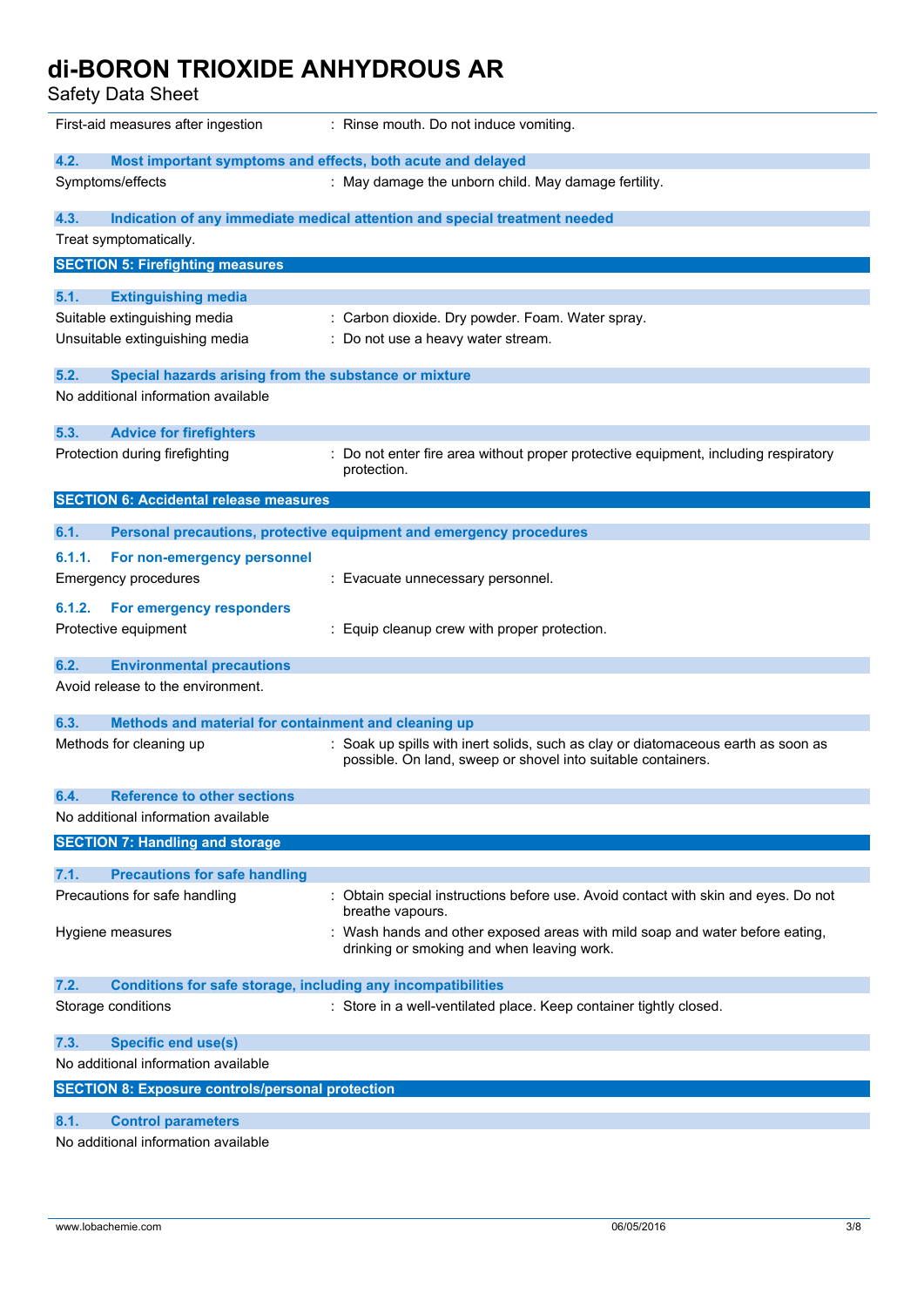Safety Data Sheet

| 8.2.<br><b>Exposure controls</b>                                                |                                                                    |
|---------------------------------------------------------------------------------|--------------------------------------------------------------------|
| Hand protection                                                                 | : Protective gloves                                                |
| Eye protection                                                                  | Chemical goggles or safety glasses                                 |
| Skin and body protection                                                        | : Wear suitable protective clothing                                |
| Respiratory protection                                                          | : [In case of inadequate ventilation] wear respiratory protection. |
| <b>SECTION 9: Physical and chemical properties</b>                              |                                                                    |
| 9.1.<br>Information on basic physical and chemical properties<br>Physical state | : Solid                                                            |
|                                                                                 |                                                                    |
| Molecular mass<br>Colour                                                        | 69.62 g/mol<br>White crystalline.                                  |
| Odour                                                                           | odourless.                                                         |
| Odour threshold                                                                 | : No data available                                                |
| pH                                                                              | No data available                                                  |
| Relative evaporation rate (butylacetate=1)                                      | : No data available                                                |
| Melting point                                                                   | : 450 $^{\circ}$ C                                                 |
| Freezing point                                                                  | : No data available                                                |
| Boiling point                                                                   | : No data available                                                |
| Flash point                                                                     | : No data available                                                |
| Auto-ignition temperature                                                       | : No data available                                                |
| Decomposition temperature                                                       | No data available                                                  |
| Flammability (solid, gas)                                                       | : No data available                                                |
| Vapour pressure                                                                 | No data available                                                  |
| Relative vapour density at 20 °C                                                | : No data available                                                |
| Relative density                                                                | : No data available                                                |
| Density<br>Solubility                                                           | : 2.404 $g/cm^{3}$<br>: Water: Moderate (1-10%)                    |
| Log Pow                                                                         | : No data available                                                |
| Viscosity, kinematic                                                            | : No data available                                                |
| Viscosity, dynamic                                                              | : No data available                                                |
| <b>Explosive properties</b>                                                     | : No data available                                                |
| Oxidising properties                                                            | : No data available                                                |
| <b>Explosive limits</b>                                                         | : No data available                                                |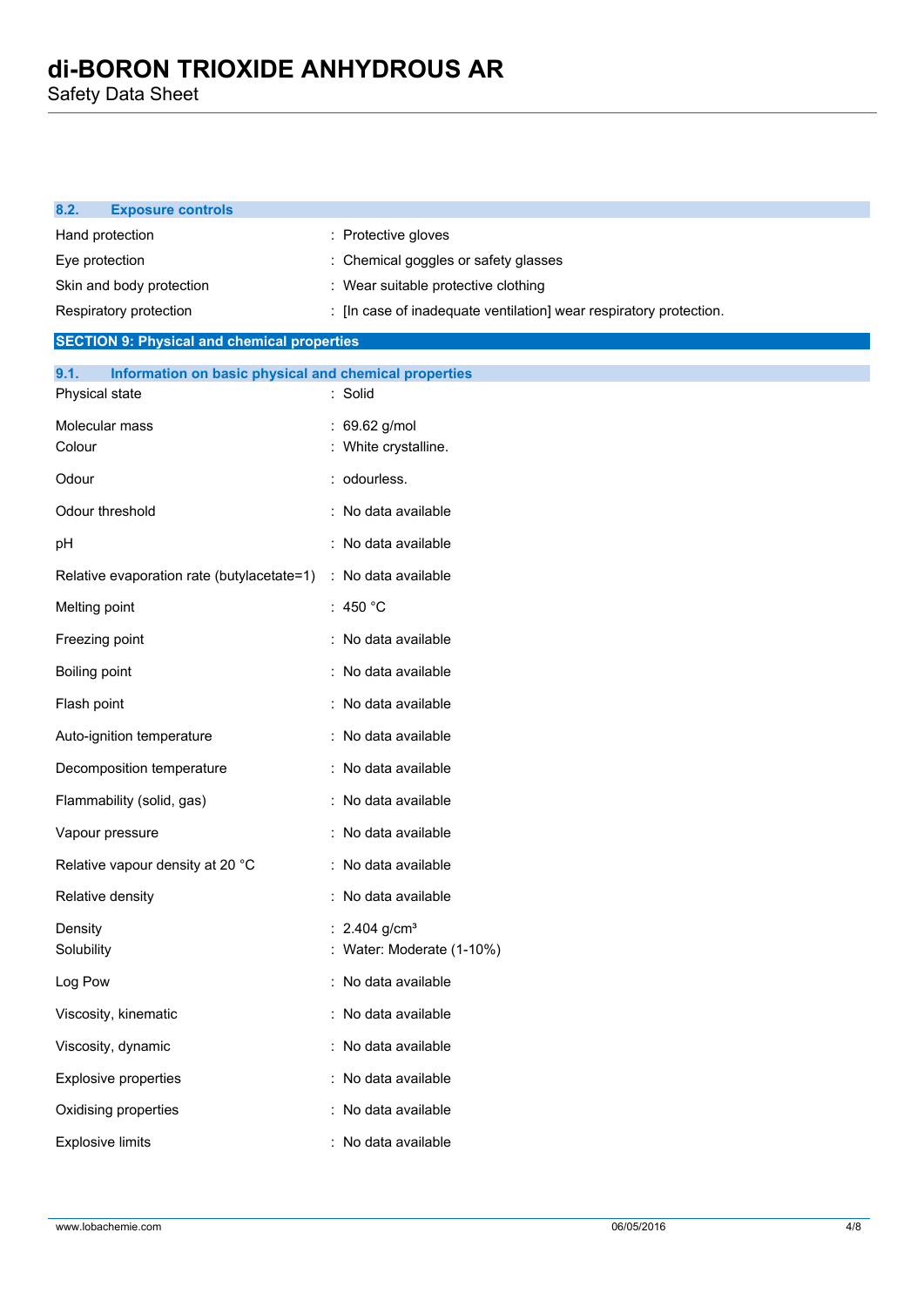Safety Data Sheet

| Udicty Data Uncet                                    |                                                    |
|------------------------------------------------------|----------------------------------------------------|
|                                                      |                                                    |
| <b>Other information</b><br>9.2.                     |                                                    |
| No additional information available                  |                                                    |
| <b>SECTION 10: Stability and reactivity</b>          |                                                    |
|                                                      |                                                    |
| 10.1.<br><b>Reactivity</b>                           |                                                    |
| No additional information available                  |                                                    |
| 10.2.<br><b>Chemical stability</b>                   |                                                    |
| Stable under normal conditions.                      |                                                    |
| 10.3.<br><b>Possibility of hazardous reactions</b>   |                                                    |
| No additional information available                  |                                                    |
| <b>Conditions to avoid</b><br>10.4.                  |                                                    |
| Air contact. Direct sunlight. Moisture.              |                                                    |
| 10.5.<br><b>Incompatible materials</b>               |                                                    |
| No additional information available                  |                                                    |
| 10.6.<br><b>Hazardous decomposition products</b>     |                                                    |
| No additional information available                  |                                                    |
|                                                      |                                                    |
| <b>SECTION 11: Toxicological information</b>         |                                                    |
|                                                      |                                                    |
| 11.1.<br><b>Information on toxicological effects</b> |                                                    |
| Acute toxicity                                       | : Not classified                                   |
|                                                      |                                                    |
|                                                      |                                                    |
| Skin corrosion/irritation                            | : Not classified                                   |
| Serious eye damage/irritation                        | Not classified                                     |
| Respiratory or skin sensitisation                    | Not classified                                     |
| Germ cell mutagenicity                               | Not classified                                     |
| Carcinogenicity                                      | : Not classified                                   |
|                                                      |                                                    |
| Reproductive toxicity                                | May damage fertility. May damage the unborn child. |
| STOT-single exposure                                 | Not classified                                     |
|                                                      |                                                    |

No additional information available

**SECTION 12: Ecological information**

STOT-repeated exposure : Not classified

Aspiration hazard **in the set of the Casacase** : Not classified

**12.1. Toxicity**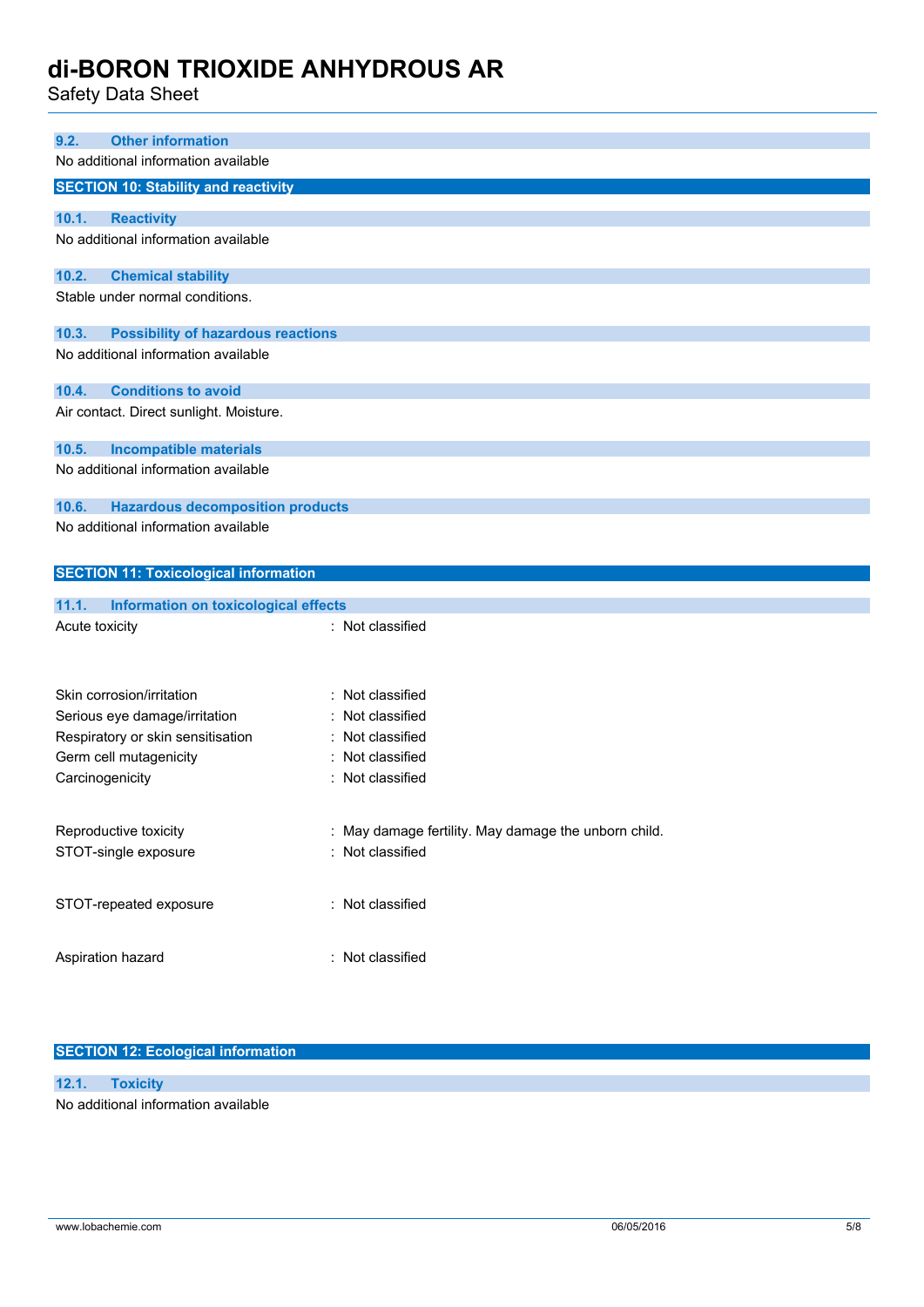Safety Data Sheet

### **12.2. Persistence and degradability**

No additional information available

### **12.3. Bioaccumulative potential**

No additional information available

### **12.4. Mobility in soil**

No additional information available

## **12.5. Results of PBT and vPvB assessment di-BORON TRIOXIDE ANHYDROUS AR (1303-86-2)** This substance/mixture does not meet the PBT criteria of REACH regulation, annex XIII This substance/mixture does not meet the vPvB criteria of REACH regulation, annex XIII

### **12.6. Other adverse effects**

No additional information available

### **SECTION 13: Disposal considerations**

| <b>Waste treatment methods</b> | 13.1. |  |  |  |
|--------------------------------|-------|--|--|--|
|--------------------------------|-------|--|--|--|

- Product/Packaging disposal recommendations
- : Dispose of contents/container to hazardous or special waste collection point, in accordance with local, regional, national and/or international regulation.

### **SECTION 14: Transport information**

In accordance with ADR / RID / IMDG / IATA / ADN

| 14.1.<br><b>UN number</b>                  |                  |  |  |
|--------------------------------------------|------------------|--|--|
| UN-No. (ADR)                               | : Not applicable |  |  |
| UN-No. (IMDG)                              | Not applicable   |  |  |
| UN-No. (IATA)                              | : Not applicable |  |  |
| UN-No. (ADN)                               | : Not applicable |  |  |
| UN-No. (RID)                               | : Not applicable |  |  |
| 14.2.<br><b>UN proper shipping name</b>    |                  |  |  |
| Proper Shipping Name (ADR)                 | : Not applicable |  |  |
| Proper Shipping Name (IMDG)                | : Not applicable |  |  |
| Proper Shipping Name (IATA)                | : Not applicable |  |  |
| Proper Shipping Name (ADN)                 | : Not applicable |  |  |
| Proper Shipping Name (RID)                 | : Not applicable |  |  |
| 14.3.<br><b>Transport hazard class(es)</b> |                  |  |  |
| <b>ADR</b>                                 |                  |  |  |
| Transport hazard class(es) (ADR)           | : Not applicable |  |  |
| <b>IMDG</b>                                |                  |  |  |
| Transport hazard class(es) (IMDG)          | : Not applicable |  |  |
| <b>IATA</b>                                |                  |  |  |
| Transport hazard class(es) (IATA)          | : Not applicable |  |  |
| <b>ADN</b>                                 |                  |  |  |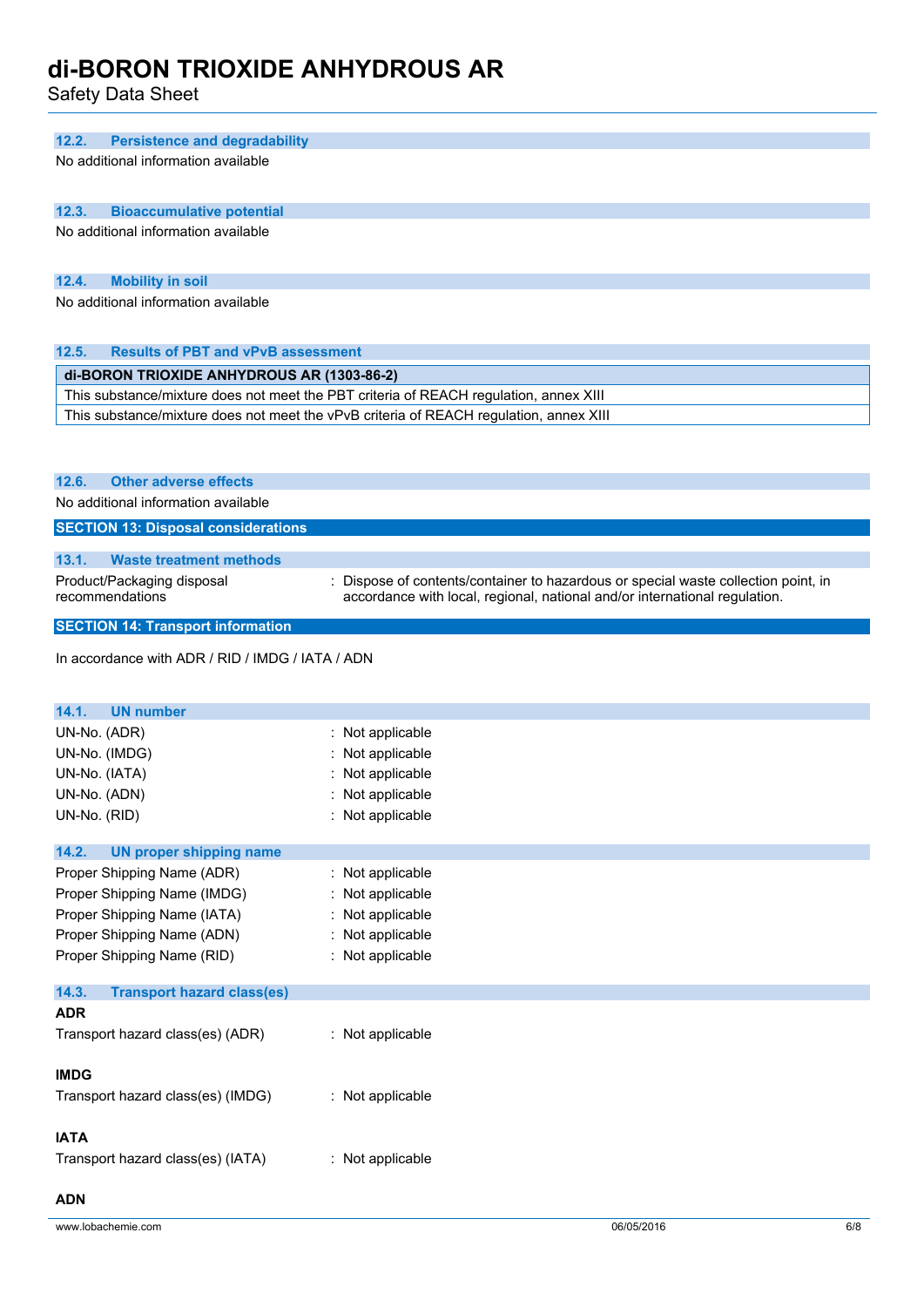Safety Data Sheet

| Transport hazard class(es) (ADN)      | : Not applicable                         |
|---------------------------------------|------------------------------------------|
| <b>RID</b>                            |                                          |
| Transport hazard class(es) (RID)      | : Not applicable                         |
|                                       |                                          |
| <b>Packing group</b><br>14.4.         |                                          |
| Packing group (ADR)                   | : Not applicable                         |
| Packing group (IMDG)                  | : Not applicable                         |
| Packing group (IATA)                  | : Not applicable                         |
| Packing group (ADN)                   | : Not applicable                         |
| Packing group (RID)                   | : Not applicable                         |
|                                       |                                          |
| <b>Environmental hazards</b><br>14.5. |                                          |
| Dangerous for the environment         | : No                                     |
| Marine pollutant                      | : No                                     |
| Other information                     | : No supplementary information available |

### **14.6. Special precautions for user**

### **- Overland transport**

No data available

## **- Transport by sea**

No data available

### **- Air transport**

No data available

**- Inland waterway transport**

No data available

### **- Rail transport**

No data available

**14.7. Transport in bulk according to Annex II of MARPOL 73/78 and the IBC Code**

Not applicable

**SECTION 15: Regulatory information**

**15.1. Safety, health and environmental regulations/legislation specific for the substance or mixture**

### **15.1.1. EU-Regulations**

No REACH Annex XVII restrictions Diboron trioxide is on the REACH Candidate List di-BORON TRIOXIDE ANHYDROUS AR is not on the REACH Annex XIV List

### **15.1.2. National regulations**

### **Germany**

Reference to AwSV : Water hazard class (WGK) 1, low hazard to water (Classification according to AwSV; ID No. 2613)